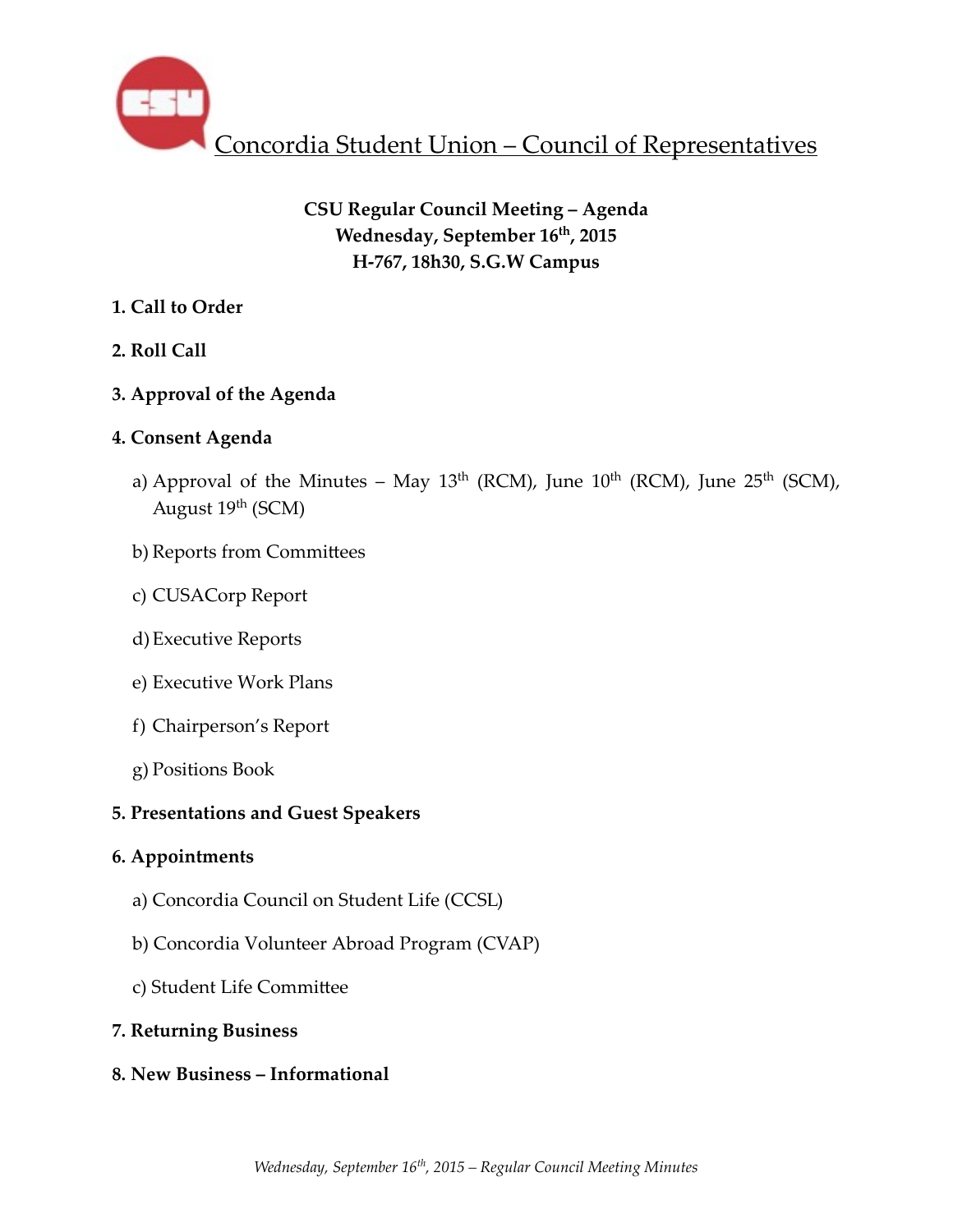

a) Provincial Representative

# **9. New Business – Substantive**

- a) By-Election Date
- b) Positions Book Refugee Crisis
- c) IEAC Fee Levy Reimbursement

## **10. Question Period & Business Arising**

## **11. Announcements**

**12. Adjournment**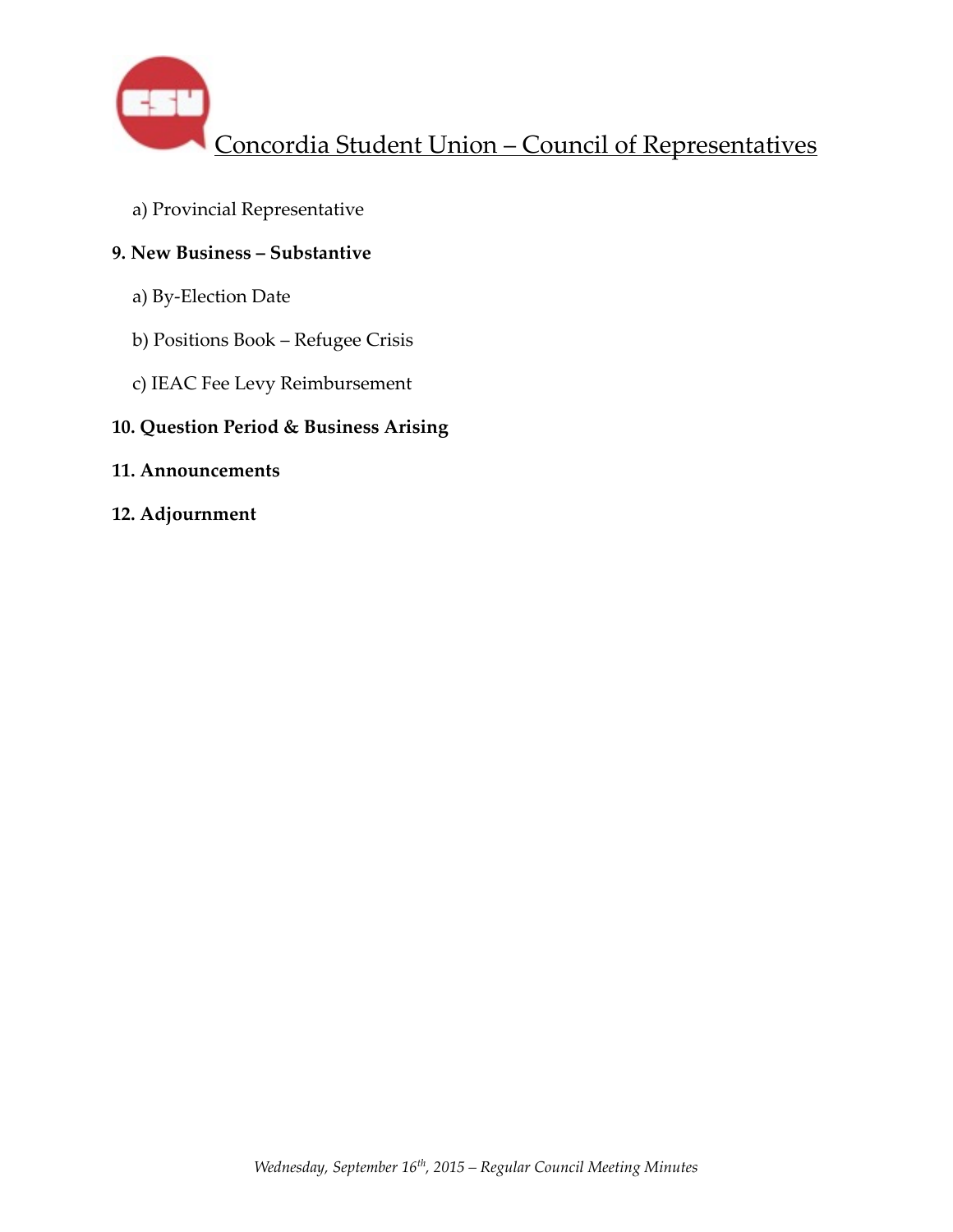

# **CSU Special Council Meeting – Minutes Wednesday, September 16th, 2015 H-767, 18h30, S.G.W Campus**

## **1. CALL TO ORDER**

Meeting is called to order at 18h44

We would like to acknowledge that Concordia university is on the traditional territory of the Kanien'keha:ka (Ga-niyen-gé-haa-ga), a place which has long served as a site of meeting and exchange *amongst nations. Concordia recognizes, and respects the Kanien'keha:ka (Ga-niyen-gé-haa-ga)* as the *traditional custodians of the lands and waters on which we meet today.* 

## **2. ROLL CALL**

Council Chairperson: *Mat Forget* Council Secretary: *Caitlin Robinson*

Executives present for the duration of the meeting consisted of *Anas Bouslikhane* (VP Finance), *Gabrielle Caron* (VP Sustainability), *Marion Miller* (VP Academic & Advocacy), *John Talbot* (VP Student Life), *Gabriel* Velasco (VP External & Mobilization), *Terry Wilkings* (President) and *Chloë Williams* (VP Loyola).

Executives absent for the duration of the meeting granted excusal consisted of *Lori Dimaria* (VP Clubs & Internal). 

Councillors present for the duration of the meeting consisted of *Omar Al Khin* (JMSB), *Jenna Cocullo* (Arts & Science), *Rachel Gauthier* (JMSB), *Jana Ghalayini* (ENCS), *Michael Giesbrecht* (Arts & Science), *Sanaz Hassan Pour* (Fine Arts), *Faddy Kamel* (ENCS), *Adrian Longinotti* (Arts & Science), *Lucinda Marshall-*Kiparissis (Arts & Science), Aloyse Muller (Arts & Science), Geneviève Nadeau-Bonin (Arts & Science), *Terry Ngala* (Arts & Science), *Marcus Peters* (Arts & Science), *Jason Poirier-Lavoie*  (Arts & Science), *Benjamin Prunty* (Arts & Science), *Thomas Radcliffe* (Arts & Science), *Fadi Saijari*  (JMSB), *Leyla Sutherland* (Fine Arts), *Michael Wrobel* (Arts & Science) and *Rami Yahia* (ENCS).

Councillors absent for the duration of the meeting consisted of *Simon Dansereau* (JMSB), *Hassan Mogharbel* (ENCS), *Zoe Pearce* (Arts & Science), *Melanie Romer* (Arts & Science) and *Dustin Ruck* (Fine Arts).

**Chair**: I have some requests for late excusals which I received in the last 24 hours so they are not included in my report. The first is from Lori, but we also have Ben and Terry who are currently at a Board of Governors meeting which was scheduled for today and has overlap. They should be here shortly though. **Omar** is in a class and may arrive late. Lori's request is a request for an excusal, and if we choose to excuse here we must excuse the financial penalty as well. I also have a resignation which was not included in the Chairperson's report.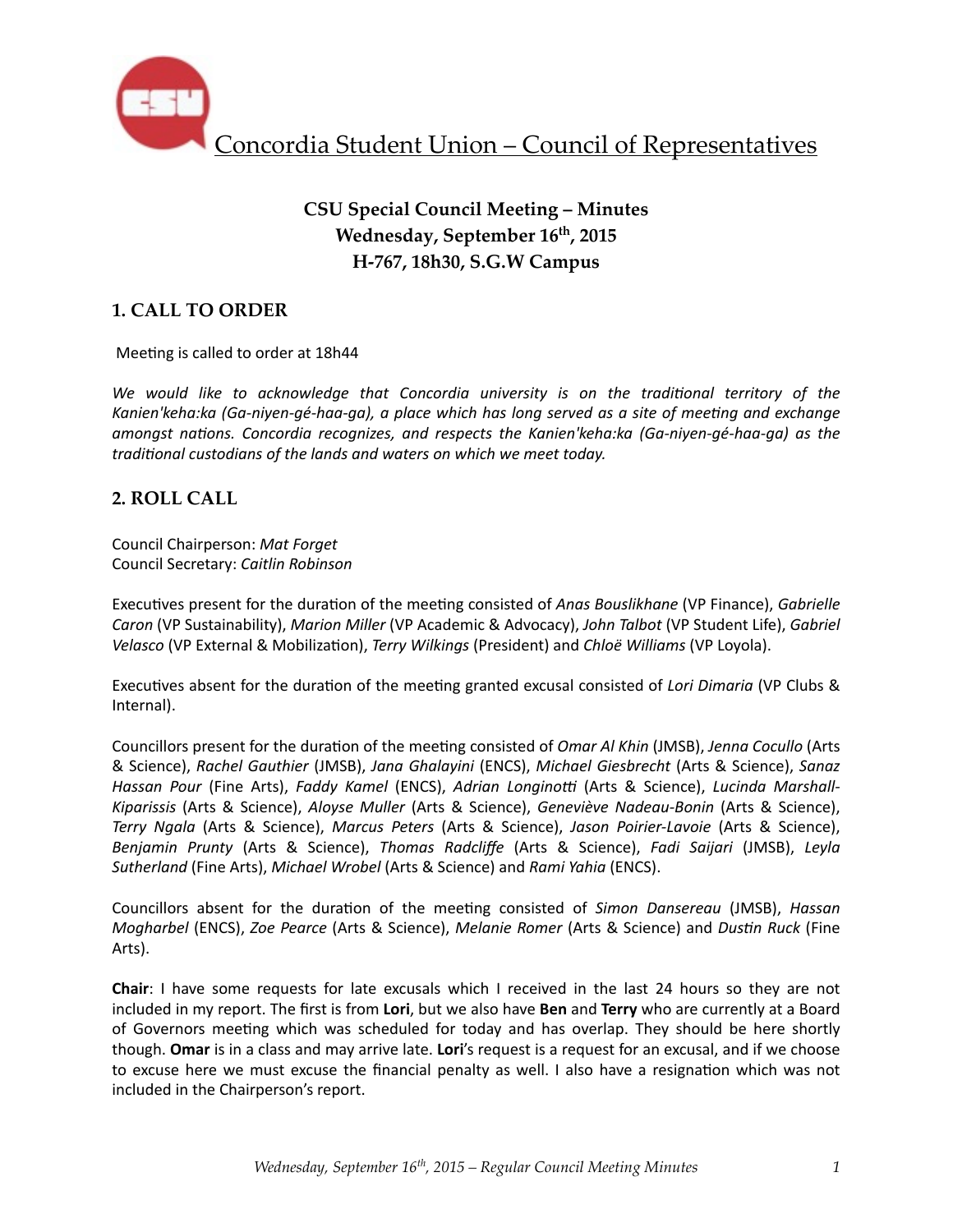

**Marion Miller** moves to excuse Lori Dimaria's absence and waive the financial penalty notwithstanding Standing Regulation 66.

Seconded by **Terry Ngala**. 

**Marion Miller**: At Policy Committee we have been thinking about the absences policy and whether it needs review, and what we have realized is that councillors can have two (2) absences for whatever reason they need. If you have an absence not related to homework or vacation, it will almost certainly be excused like an accident, health problem or a family matter. These will get excused, and on top of any situations like that, you can choose to nap twice. We have looked into extending the policy, but as a the Policy Committee we feel that this is good leeway for people so for the Fall semester we will see how it goes. If a review is necessary we will do it.

#### **VOTE**

In favour : 17 Opposed: 0 Abstentions: 0

*Motion carries.* 

**Chair:** I received a resignation from Kate Bellini who wanted to inform Council that she must withdraw her engagement from the CSU for personal reasons and this includes her resignation from Council, CCSL and the Sustainability Committee.

## **3. APPROVAL OF THE AGENDA**

**John Talbot**: I just want to remind Council that the executive work plans for the year are under 4. *Consent Agenda* along with the Executive Reports and the Positions Book which now has the 10 Million Solutions document reworded into positions, so if you want to talk about these, you may remove from from the Consent Agenda.

**Chair:** We will now vote on the approval of the agenda and all items under 4. Consent Agenda.

#### **VOTE**

In favour : 15 Opposed: 0 Abstentions: 0

*Motion carries.* 

**Marion Miller**: Where are the May 27<sup>th</sup> Special Council minutes?

**Chair**: They were approved at the June Regular Council meeting.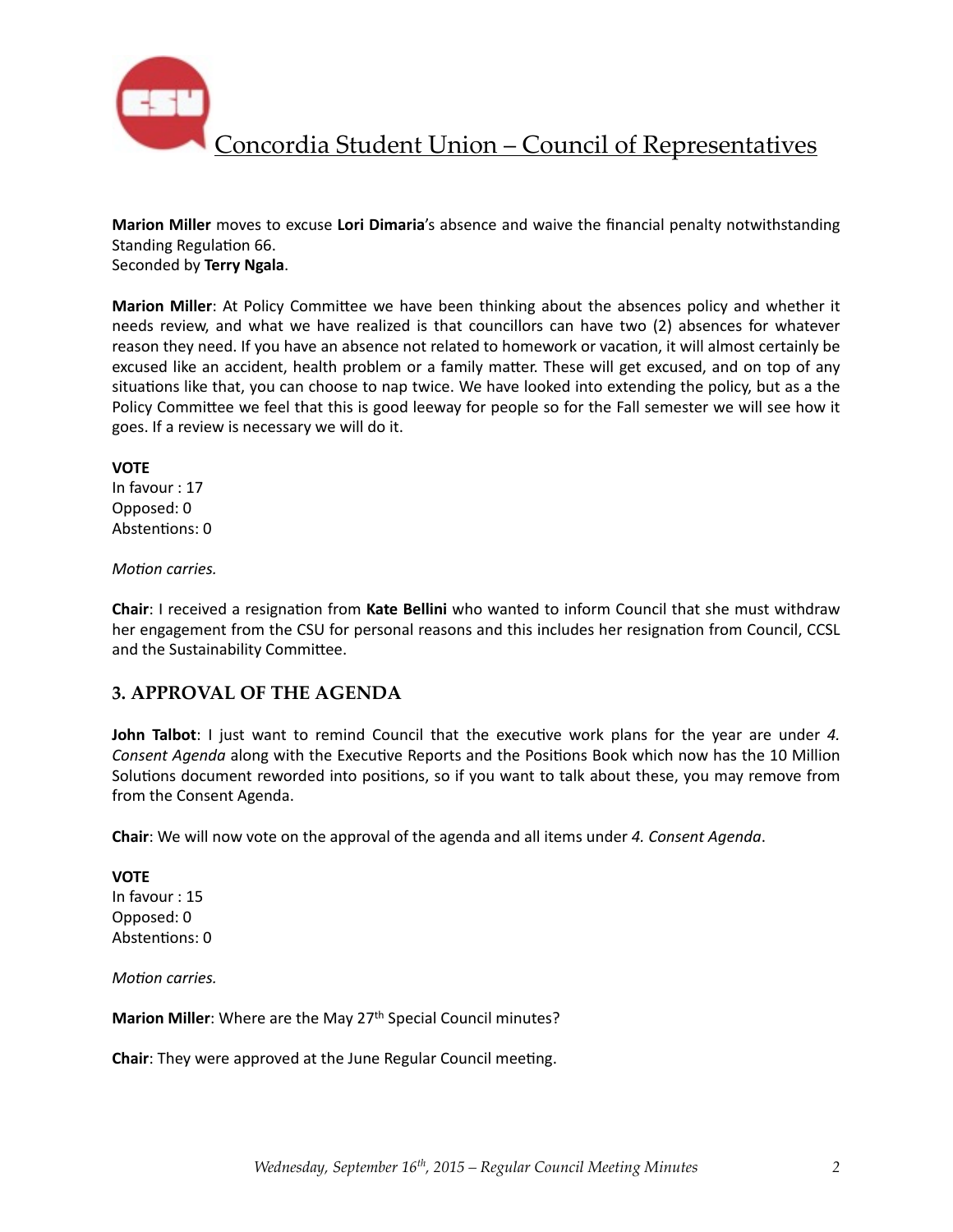

## **4. CONSENT AGENDA**

a) Approval of the Minutes – May  $13<sup>th</sup>$  (RCM), June  $10<sup>th</sup>$  (RCM), June  $25<sup>th</sup>$  (SCM), **August 19th (SCM)** 

**Ratified by consent.** 

## **b) Reports from Committees**

**Ratified by consent.** 

## **c) CUSACorp Report**

**Ratified by consent.** 

## **d) Chairperson's Report**

**Ratified by consent.** 

## **e) Executive Workplans**

**Ratified by consent.** 

## **f) Positions Book**

**Ratified by consent.** 

## **5. PRESENTATIONS & GUEST SPEAKERS**

*No presentations were made, nor guest speakers present at this meeting of Council.* 

## **6. APPOINTMENTS**

## **a) Concordia Council on Student Life (CCSL)**

**Chloë Williams**: There are seven (7) student positions on CCSK and we currently have two (2) open so if anyone is interested in sitting on the council, I believe that they meet once a month and they have subcommittees as well. The first meeting is this Friday and you basically are in charge of Special Projects Funding for student groups having to do with student life. If you are interested in overseeing this, it is a great opportunity.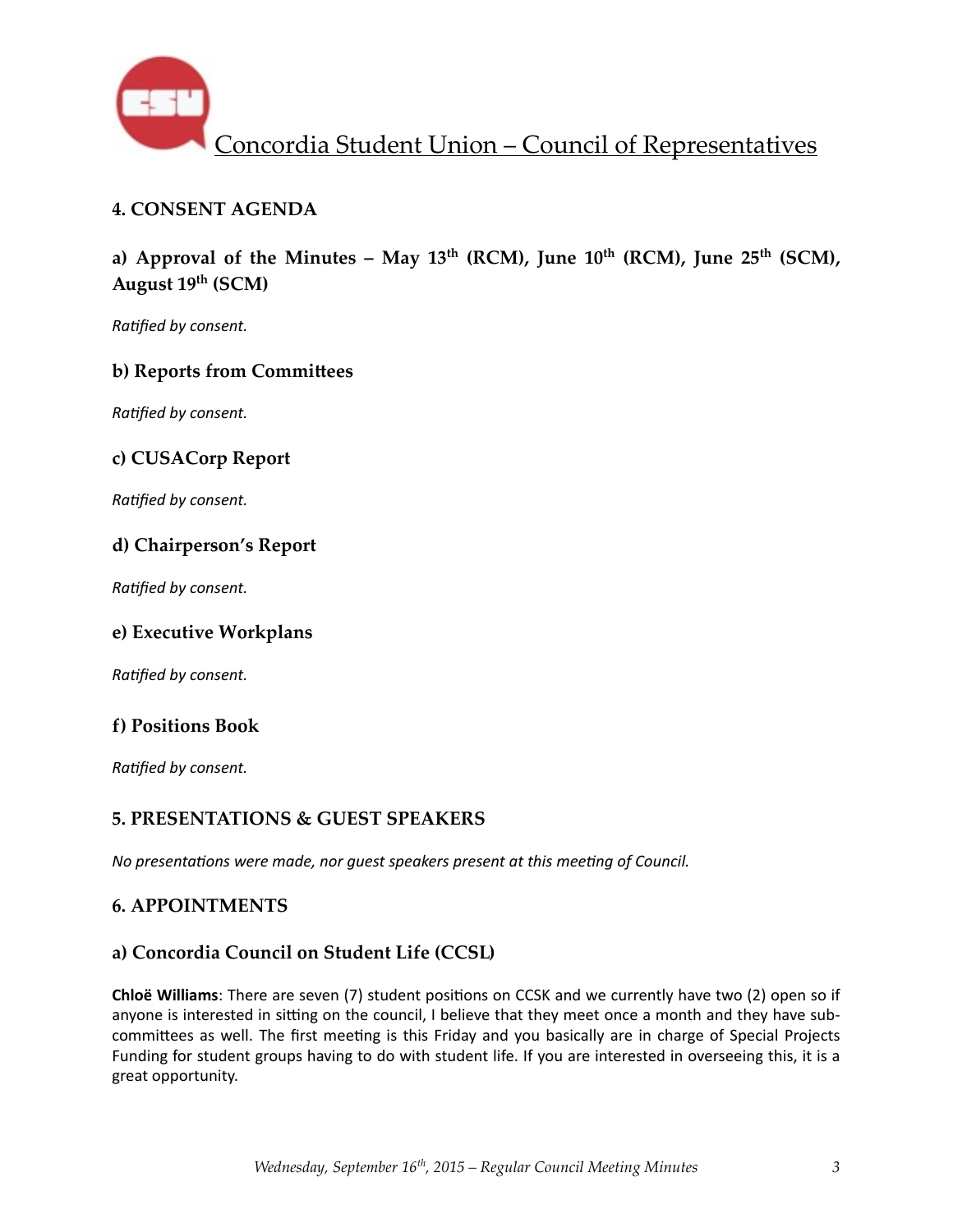

#### **Genevieve Nadeau-Bonin:** Can a student-at-large be part of CCSL?

**Chloë Williams**: They can also apply. We have had our posting online from June  $1^{st}$  to last Friday, but I have only had two (2) applicants over the summer. I can put that back up though if no councillors are interested. 

#### **Rachel Gauthier:** What is the time commitment?

Adrian Longinotti: Meetings are once a month from 10h00 to 12h00, and then there are special meetings depending on which sub-committee you are part of. These meetings may take place Wednesdays, but we see when students are available for those. As long as you are free Fridays until noon, CCSL has monthly meetings except for in December.

## **b) Concordia Volunteering Abroad Program (CVAP)**

**Chloë Williams**: CVAP sends volunteers to Africa every summer for four (4) months. It is a student-run fee levy group and this is for an appointment to the board responsible for overseeing the funds. I contacted them but have not gotten response. I am not sure to what extent they meet, but probably once a month. The CSU sends one  $(1)$  or two  $(2)$  representatives to sit on their board.

#### **Rachel Gauthier** nominates herself. Seconded by **Jason Pointe-Lavoie**.

**Rachel Gauthier**: I have been involved with volunteering abroad programs in the past, and if I could I would apply to participate in the program, but I feel like I would learn a lot from sitting on the board.

**VOTE** In favour : 16 Opposed: 0 Abstentions: 0

*Motion carries.* 

#### **c) Student Life Committee**

**Chloë Williams: Dustin Ruck** resigned from the Student Life Committee so there is one (1) position available if anyone wants to sit on it. John is always planning events even though Orientation is over. If anyone wants to nominate themselves, this agenda point will come back up next time.

## **7. RETURNING BUSINESS**

*No returning business was discussed at this meeting of Council.* 

## **8. NEW BUSINESS – INFORMATIONAL**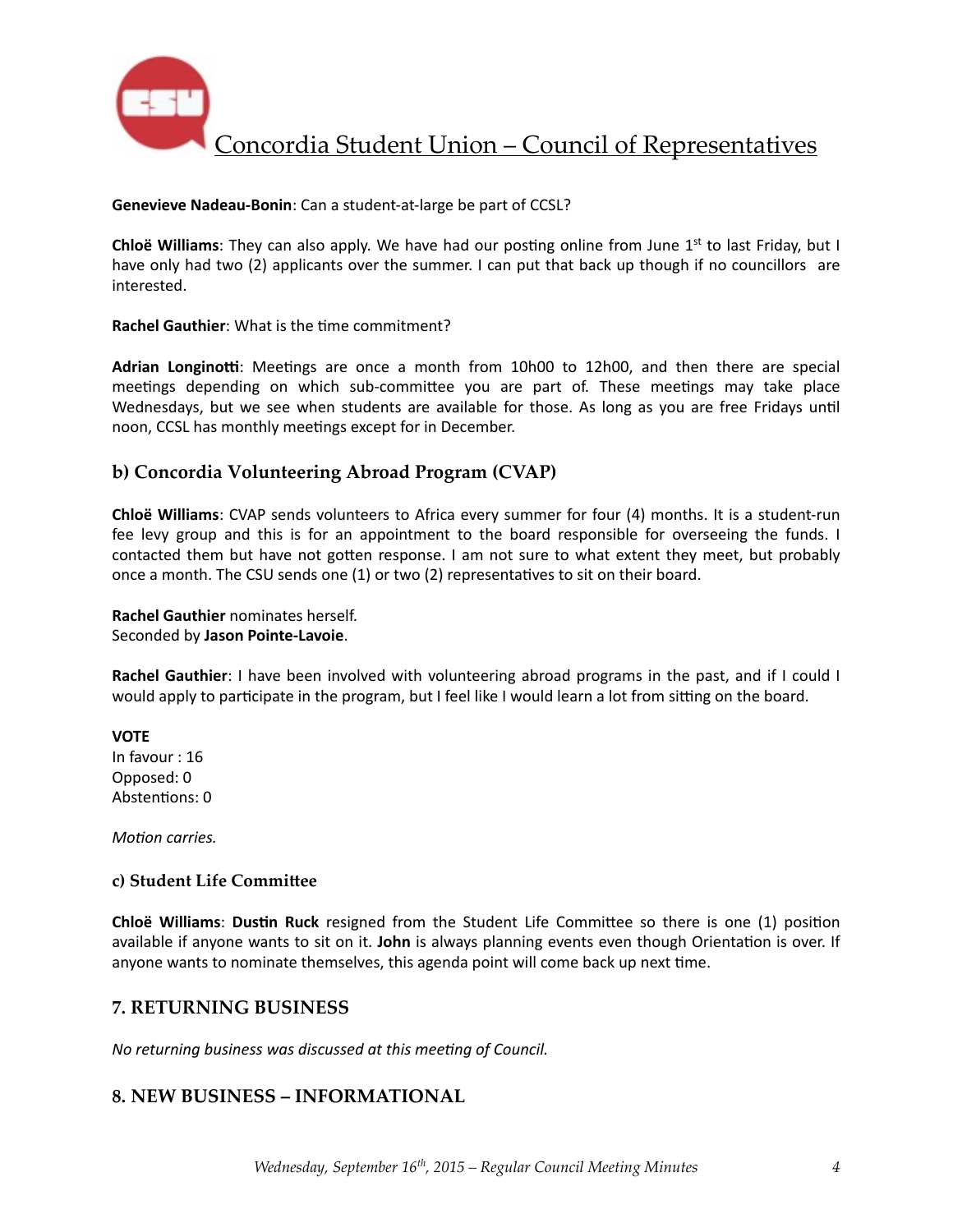

## **a) Provincial Representative**

**Marion Miller**: I hope that you read the documents about external relations and the provincial relations which are ongoing. This is some information about the situation, and there will be motions in the future.

**Gabriel Velasco**: The document gives a lot of context for this.

**Marion Miller**: About the context of provincial affiliations in Quebec – throughout the history of the Quebec student movement dating back to the 1960s, students have decided to get together in bigger networks and there ave been many different kinds. At one point there was one student association, but most of the time there have been two or three. In the past decade the big players were the Fédération étudiante universitaire du Québec (FEUQ), their little brother the FEC and the Association pour une solidarité syndicale étudiante (ASSÉ). They work with a very structured model where executives from the university student associations come and make big decisions, and then they bring the information back to their members. The biggest focus is on research and lobbying  $-$  they do research on education and student rights and then lobby the government. There are links to be made between FEUQ, the FEC and Parti Québécois, however. Martine Desjardins was the president of the FEUQ and Léo Bureau-Blouin the same deal. On the other side there is ASSÉ which has existed since 2001 and has a completely different structure – all the associations work with direct democracy, get mandates form the bottom and bring them to the ASSÉ congress. It is made of faculty associations, department associations and CEGEPs. There is no overarching associations like CSU that is a part of this. There was also the Table de concertation étudiante du Québec (TaCEQ) which was an informal structure to talk about projects and movements without pledging money, but the main power struggle has been between ASSÉ and the FEUQ. 

Gabriel Velasco: As a part of all of this, the CSU has played a role in the student movement for several years dating back to 1998 when we joined the Canadian Federation of Students (CFS), a pan-Canadian affiliation. Long story short, in the last decade, we left the CFS and very recently had the process finalized in the past year. In 2001, at the start of ASSÉ, the CSU was one of its founding members and then very quickly in 2003 left them and affiliated to the FEUQ. The CSU is kind of a major player because of our size. We are the third largest body of students in Quebec so we are powerful financially and in terms of representation. If you are claiming to represent the student movement in Quebec, the CSU is somewhat of an important player. As of 2003, we joined the FEUQ and have been with them for over a decade. We are legally part of the FEUQ as members and throughout this period have had our ups and downs in terms of representation. There have been a lot of problems at time and the structure is not necessarily the best structure for the CSU to operate in, namely because it places a lot of influence on certain types of organization that the CSU is not, and we are anglophone, so it makes it hard for CSU executives to actually interact with it and represent students in an adequate way. The Fédération des associations étudiantes du campus de l'Université de Montréal (FAECUM), which is the Université de Montréal's version of the CSU but takes in grad students, has played a powerful position in the FEUQ and this makes it hard to navigate around them. Other things that have led to the CSU feeling marginalized are things like financial transparency, the fact that the FEUQ does not have its documents public which has led to creditor problems over the years, and overall another notable example of a clear difference in philosophy was during the Quebec Charter of Values situation. Within the halls of Concordia there was a clear rejection and a lot of mobilization against it, but within the FEUQ they remained largely silent on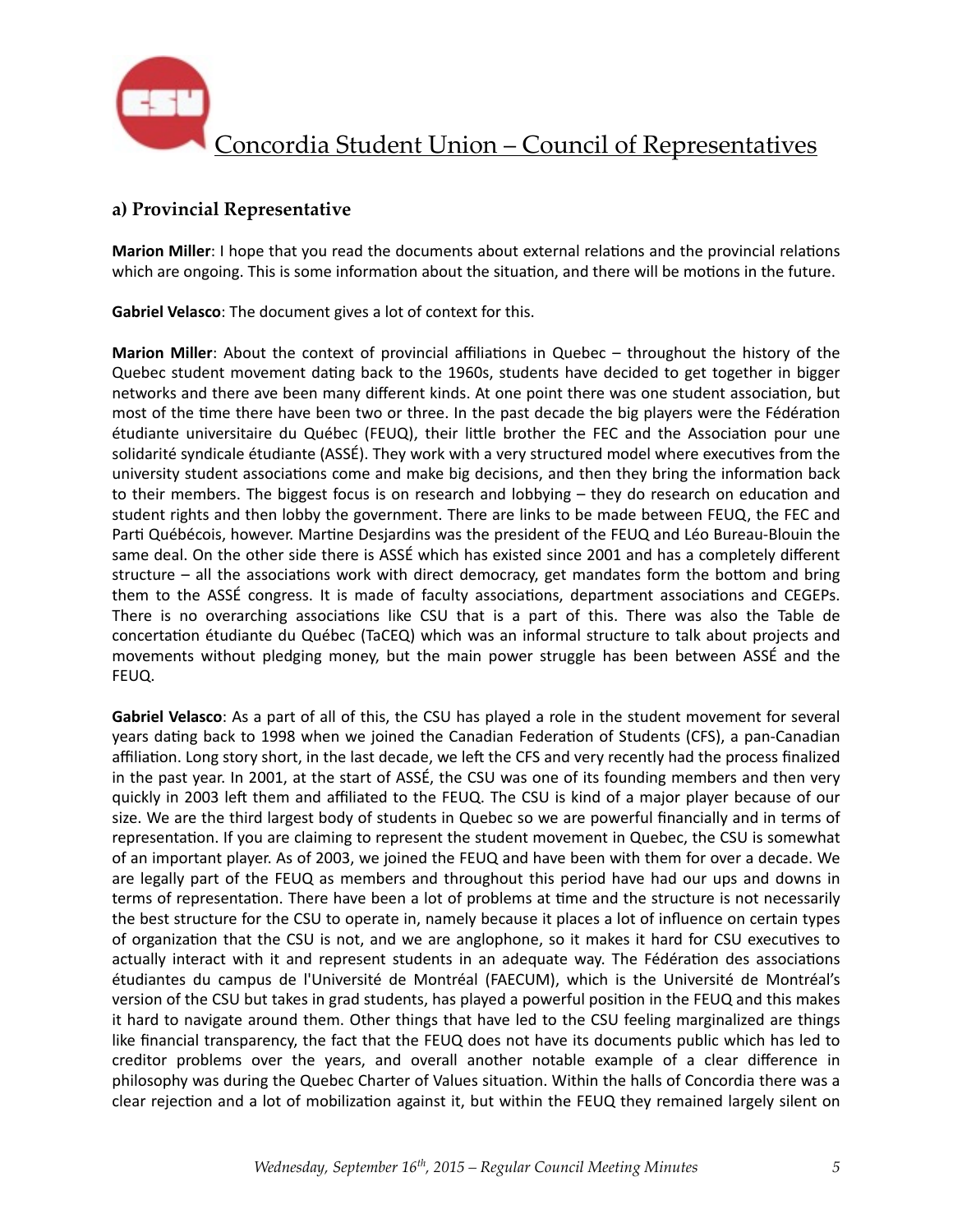

the issue. Since 2005 there have been waves of disaffiliations from different student associations through referendum. This happened again in 2012 with another wave and there have not been a lot of re-affiliations. The FEUQ has had its heyday but now has been in a slow decline since the late 2000s. The final nail in the coffin happened in the spring when FAECUM, the big organization representing 60 000 students, voted through council to unilaterally leave. That was the vast majority of FEUQ's membership and funding which was cut. At this point, the FEUQ is no longer a thing which is relevant. People started kickstarting plans to create something new, like a new provincial-wide student association. That happened right away right after. One can only speculate, but it was very clear that the two associations which were major actors in creating this new one were FAECUM and the Confederation des associations d'étudiants et d'étudiantes de l'Université Laval (CADEUL). Across the student movement they called for meetings to talk about future of the student movement and the creation of a new entity. Th CSU could not attend the first one but did attend the second one at McGill. It pretty much brought together everyone, but it was clear that there was a very similar dynamic to the one which existed at the FEUQ was being created. What made this clear was that a lot of the regions left the FEUQ due to geographical location and size, and at McGill, there were five (5) associations from the regions who stepped out of the meeting in a very public way and wrote a report saying how they felt that there were back door politics and that the voices of the regions were not being heard. They made a call-out for anyone who wanted to develop something new to meet. They contacted us, the Graduate Students Association (GSA) and McGill's Post-Graduate Student Society (PGSS) and asked where we position ourselves. Over the summer we went to both meetings. The first meetings we went to is now being called the EUQ, with FAECUM and CADEUL, with the alternative AVEQ, and we have been going to both meetings and seeing where we can best represent the students.

**Marion Miller**: In AVEQ the folks participating are the rural universities who were competing against the views of FAECUM and the CSU which are huge. One of the key points which assembled the associations was the principle of one-vote-one-association. At the FEUQ, FAECUM had nine (9) votes and Rimouski had one (1) so it was hard to get their opinions across. We started with the basis of building something new and everyone would have just one vote. This is really interesting and has drawn in three (3) anglophone associations, and now instead of being just the CSU, we have a little block and can promote bilingualism – having documents in French and English and letting the delegate speak in both languages, so this is an interesting development. We have defined the mission and values and of the ones that the other associations have presented, one was participative democracy so that local issues on campus are represented. In terms of environmental justice like resisting the pipelines and promoting practices of sustainability, there has been a good response from the other associations, along with social justice, feminism, accessible education to all classes, kinds and experiences of students. This is maybe something that Rimouski has less experience with, but McGill could agree with, and other groups too. There is a power in the decentralization of the upcoming proposals for student representation. It will be really interesting to have ASSÉ doing their actions in the street and mobilizing, the new version of the FEUQ, the EUQ, doing research and lobbying, and the new group doing research and providing support to campus groups and having a better balance. This will take away the polarity between the FEUQ and ASSÉ. AVEQ is open to working with the FEUQ and ASSÉ and we are confident in saying that we have been impressed with the development of AVEQ, but are keeping a close eye on the development of the EUQ. In terms of the future of the CSU and the bridges that we want to build, we are still part of the FEUQ but since they do not really exist and are not collecting fees and do not have an executive, the next action will be to remove ourselves from them. The danger of being not affiliated though is that everyone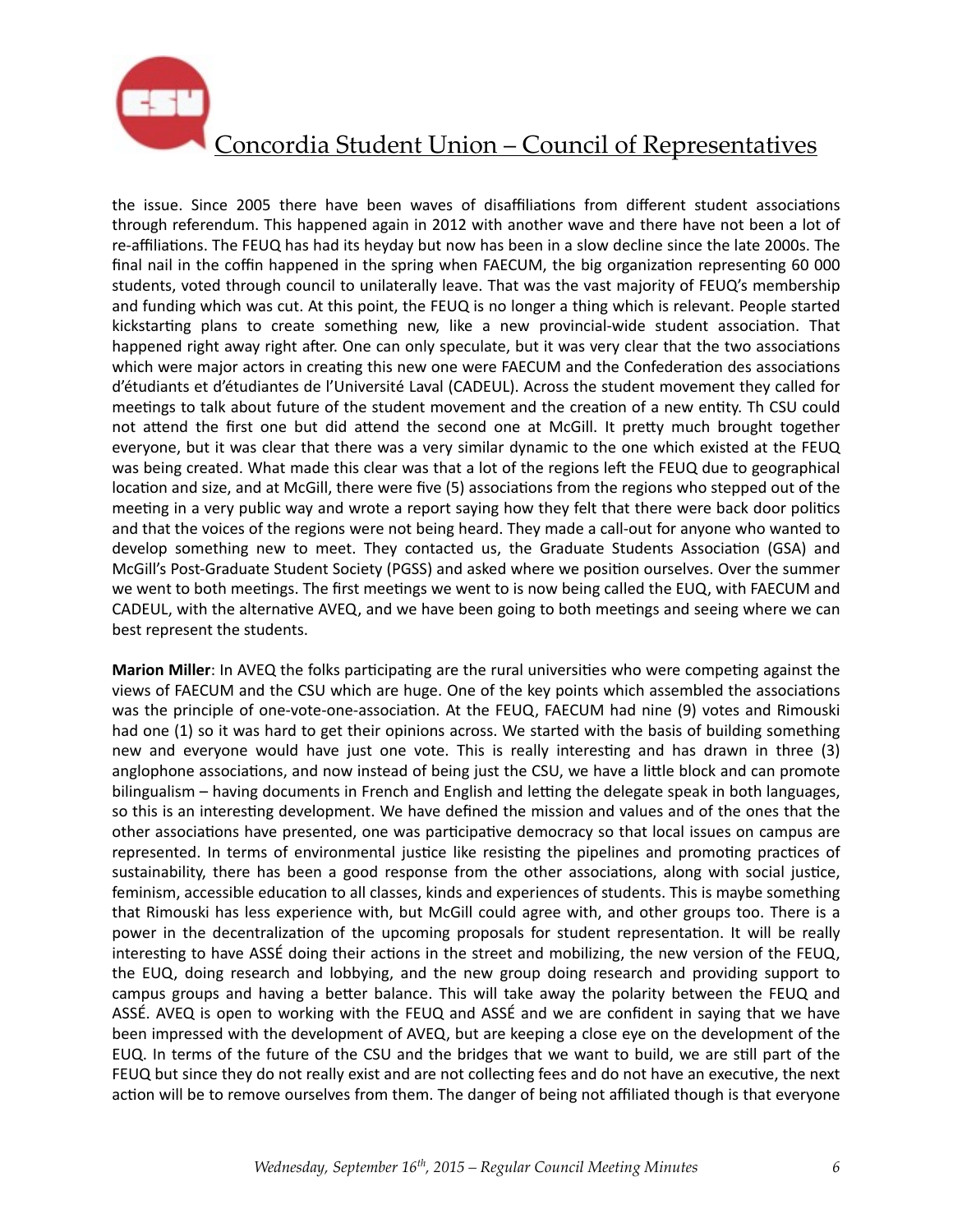

wants to pick us up and have a lot of student fees. We want to make sure that the choice of affiliation is well-thought out and well-researched. We will continue working alongside AVEQ, but also watching the EUQ to keep up to speed. This final decision will go to referendum and will not be voted upon by council.

Aloyse Muller: How many students are talking about creating AVEQ?

Gabriel Velasco: In a general sense, it is nearing 100 000, with a best case of 120 000 to 130 000. As other group do not join, maybe 80 000 to 90 000, but it falls within that range. The EUQ is in a similar place. 

Rachel Gauthier: Comparing the fee with that of the FEUQ, what is the difference?

**Marion Miller**: The EUQ is talking about \$4.50 per student per semester, and AVEQ \$2.50, which is what we pay now.

**Rachel Gauthier:** Why ate they adding \$2.00 if they already know that we pay \$2.50?

**Terry Wilkings**: The dollar amount is \$2.50, however it has not been agreed upon in a definitive sense because one important element to take into account is that once the fee is approved by all campuses, it is very difficult to change that fee because in order to change it would require a positive referendum result from every single campus individually. In discussions with FEUQ executives, it would require an executive team to dedicate their entire year's mandate to changing the fee, so for context, the \$2.50 at the FEUQ was implemented a decade ago and there are efforts being made to evaluate the efficacy of that amount in terms of accomplishing effective representation at the provincial level. The plurality we are trying to create within the province is very healthy within the student movement. I really want to echo that remark, and one of the big differences between AVEQ and the EUQ is that AVEQ focused on the capacity building of its members and focuses on member issues, sharing resources and building our own ability to mobilize and have student-run initiatives and enterprises. That is what is creating the relevancy of a centralized organization to the membership. Also, you can infer a certain hegemonic approach by calling yourself the student union of Quebec and there is a space that they are trying to take, and I do not know if that is the best approach to having a collaborate student movement. AVEQ really sees students as a pillar and part of a greater progressive movement, amongst many pillars like the environmental movement, which is connected to what our students believe.

**Benjamin Prunty**: I was involved in some of the discussions early on and I am not surprised at all to see a lot of indicators of issues which existed carrying over to the EUQ. What Terry is saying about the name and the amount increasing, there is some sense in increasing the fee but to do it so dramatically and at the get-go, that shows that they are looking for more money than ASSÉ which charges \$1.50, and there is a power mindset. I see that there is a weakness to having one vote at AVEQ but this is the key to it functioning properly. I am glad that we are not more focused on the EUQ.

**Marion Miller**: There is also no way to join ASSÉ because our structure does not correspond to theirs so they would not let us in.

**Chair**: We will now take a fifteen (15)-minute recess.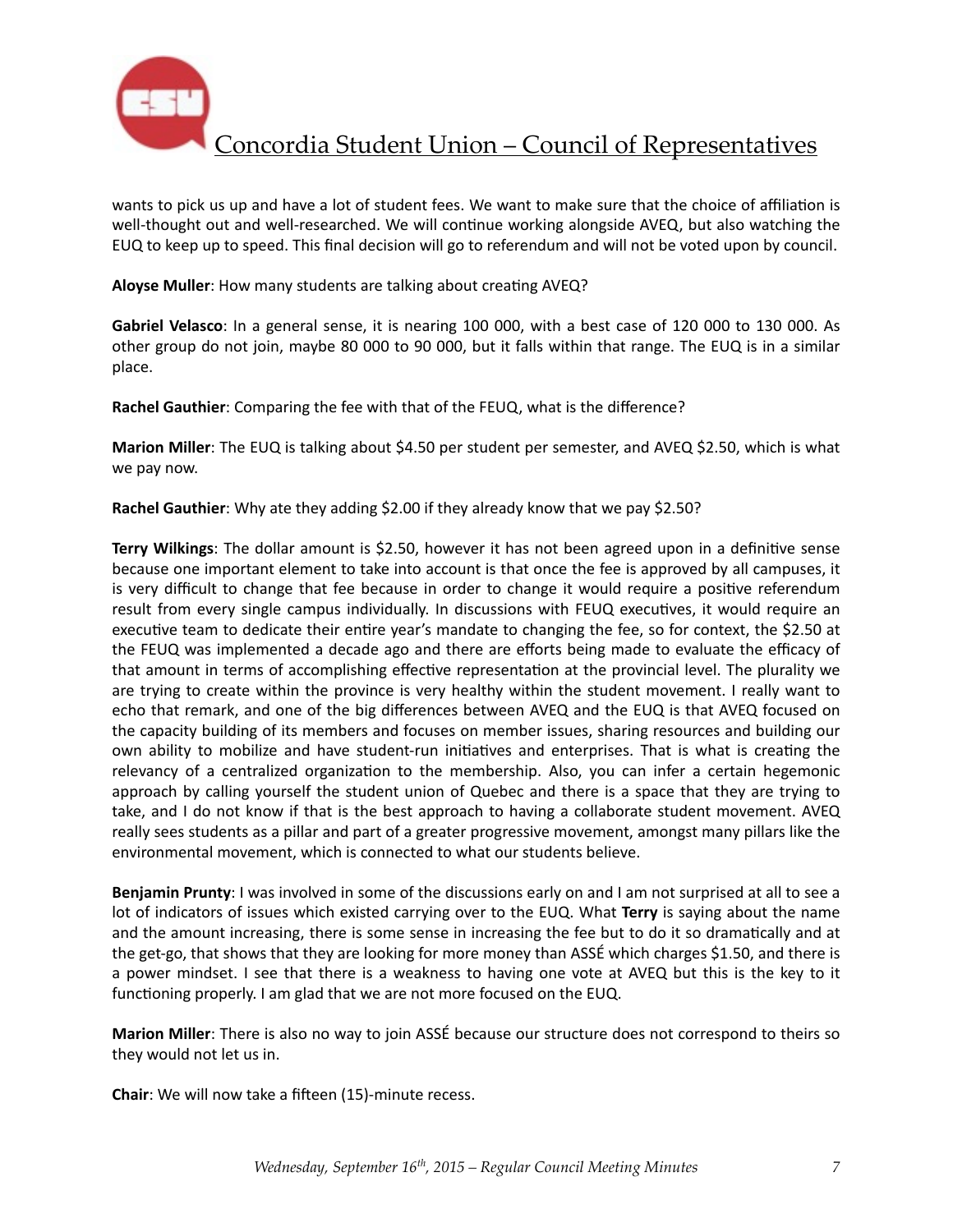

*Meeting enters recess at 19h33.* 

*Meeting reconvenes at 19h50.* 

### **9. NEW BUSINESS – SUBSTANTIVE**

### **a) By-Elections Date**

**Marion Miller** moves that the polling dates for CSU by-elections be held on November 24<sup>th</sup>, 25<sup>th</sup> and 26<sup>th</sup> of November, 2015.

Seconded by **Benjamin Prunty**. 

**Marion Miller**: We have to do it so that the polling falls within the month of November, so to give ourselves time we put it last week because of the possible referendum questions about daycare, and we want the results of our daycare survey we are sending out this week and we want a clear idea of the financial structure.

**Benjamin Prunty:** How many Council seats are open?

**Chair:** As of yesterday, two or three positions are open.

**Marion Miller**: In the instance where we do not have an entire faculty vacant, we are not obliged to hold a by-election, but we have important issues that we would like to run questions on such as disaffiliating from the FEUQ and a question about the continuation of the daycare project. It will give us the opportunity to fill those seats as well.

**Terry Wilkings**: I just wanted to say that setting the date is extremely important, and folks on Council last year know that we could have been more expeditious in setting a date for the membership to know when is was happening to get more involved. The Chief Electoral Officer (CEO) had many remarks to say about the preparation and so this will accommodate in ameliorating the preparation process. Soon we will be promoting the need of the CSU to have a CEO oversee the next elections, so we will be putting an add out for that and bringing it forward to Council for approval in terms of the selection process. The CEO need is ancillary to the by-elections, and setting a date is part of this.

**Chair**: There are the independent positions open, two (2) JMSB seats and one (1) ENCS seats.

**VOTE** In favour : 17 Opposed: 0 Abstentions: 0

*Motion carries.*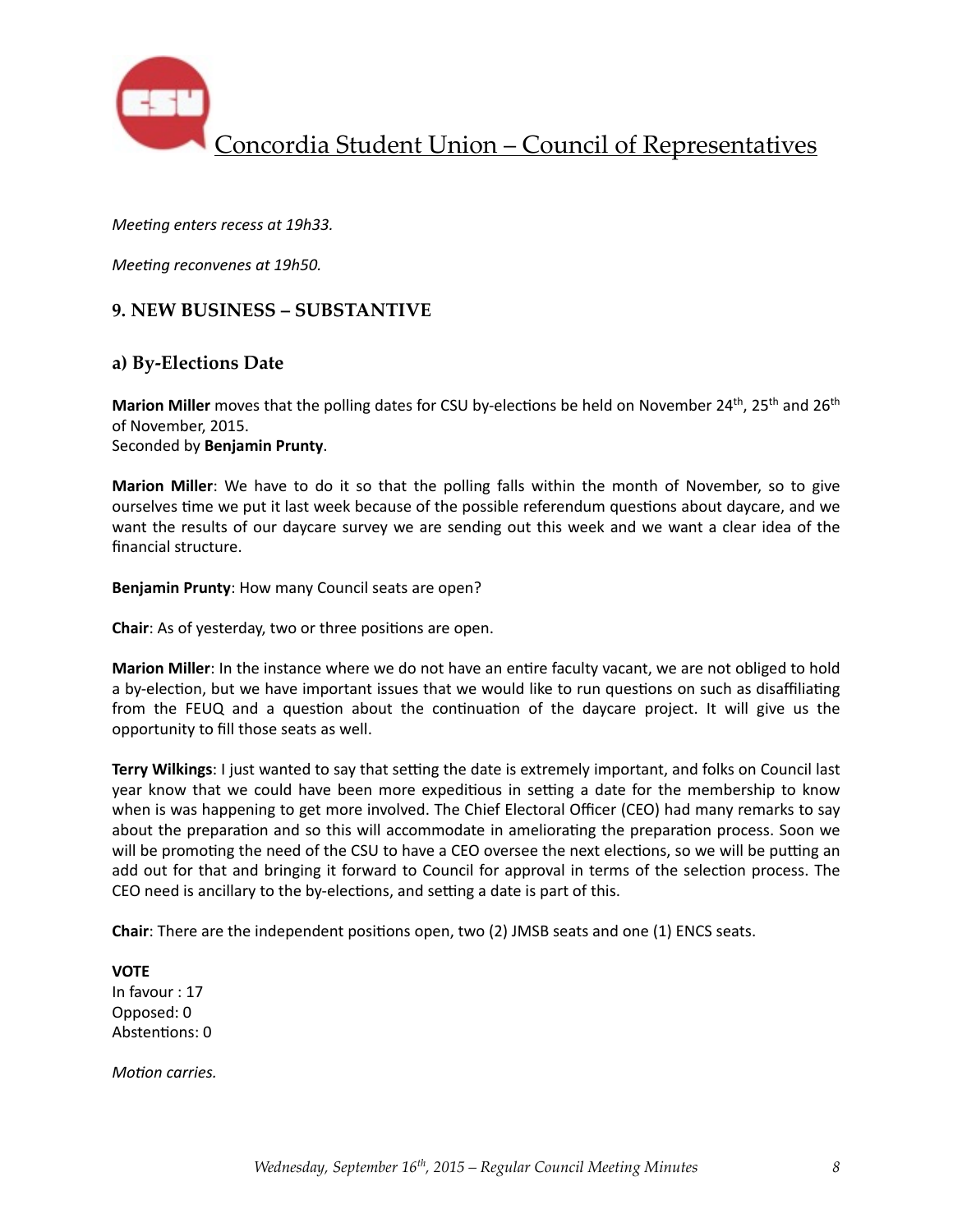

## **b) Positions Book – Refugee Crisis**

#### **Marion Miller**:

WHEREAS sustained conflict in the Mediterranean has caused the displacement of hundreds of thousands civilians not engaged in armed conflict who are now refugees and are currently seeking shelter;

WHEREAS there is growing consensus among the international community that the current approach is inadequate;

BE IT RESOLVED THAT the CSU express grave concern at the ongoing humanitarian crisis in Syria; 

BE IT FURTHER RESOLVED THAT the CSU extend its condolences to the victims' families, applaud the courage of the Syrian people and express solidarity with their struggle for freedom, dignity and democracy;

BE IT FURTHER RESOLVED THAT the CSU call on the international community to work collaboratively to accommodate refugees from all parts of the world seeking asylum;

BE IT FURTHER RESOLVED THAT the CSU supports the efforts to institutionally address the issue of refugees in war and the adoption of policies at the provincial and federal level that would increase the openness of our borders in times of crisis.

Seconded by **Sanaz Hassan Pour**. 

**Marion Miller**: Throughout Montreal and Canada, groups have been calling for a better response to the refugee crisis in Syria and we want to add our voice to this and support the activities already ongoing.

**Terry Wilkings**: I wanted to clarify that if Council does choose to adopt this position and that we are requested by coalitions or groups to sign letters of support of policies it will be brought to the External Committee to review, but this is to speed up the process by having a motion passed at the board level.

**Michael Giesbrecht**: I support this motion generally and have no qualms with the motion and its spirit, but the "be it resolved" clause is referring to the Syrian people and their struggle. While supporting this experience, I want to highlight the question of who the Syrian people are in terms of the current struggle in Northern Syria, and while I support this, I want to express concern with showing solidarity with an undefined group. There are a vast number of groups fighting their own struggles and it would be interesting to try and redefine this part taking into account things like the Kurdish struggle of Northern Syria and how they do not see themselves as part of this nation state.

**Terry Wilkings:** When talking about this with the executive, we hard a hard time with this language and if you could provide an amendment, the room would most likely be favourable to it.

Aloyse Muller: In the first "Be it resolved" clause, the motion is specific only to refugees of war instead of just refugees.

**Jason Poirier-Lavoie** moves to strike "in war" following "refugees". Seconded by **Aloyse Muller**.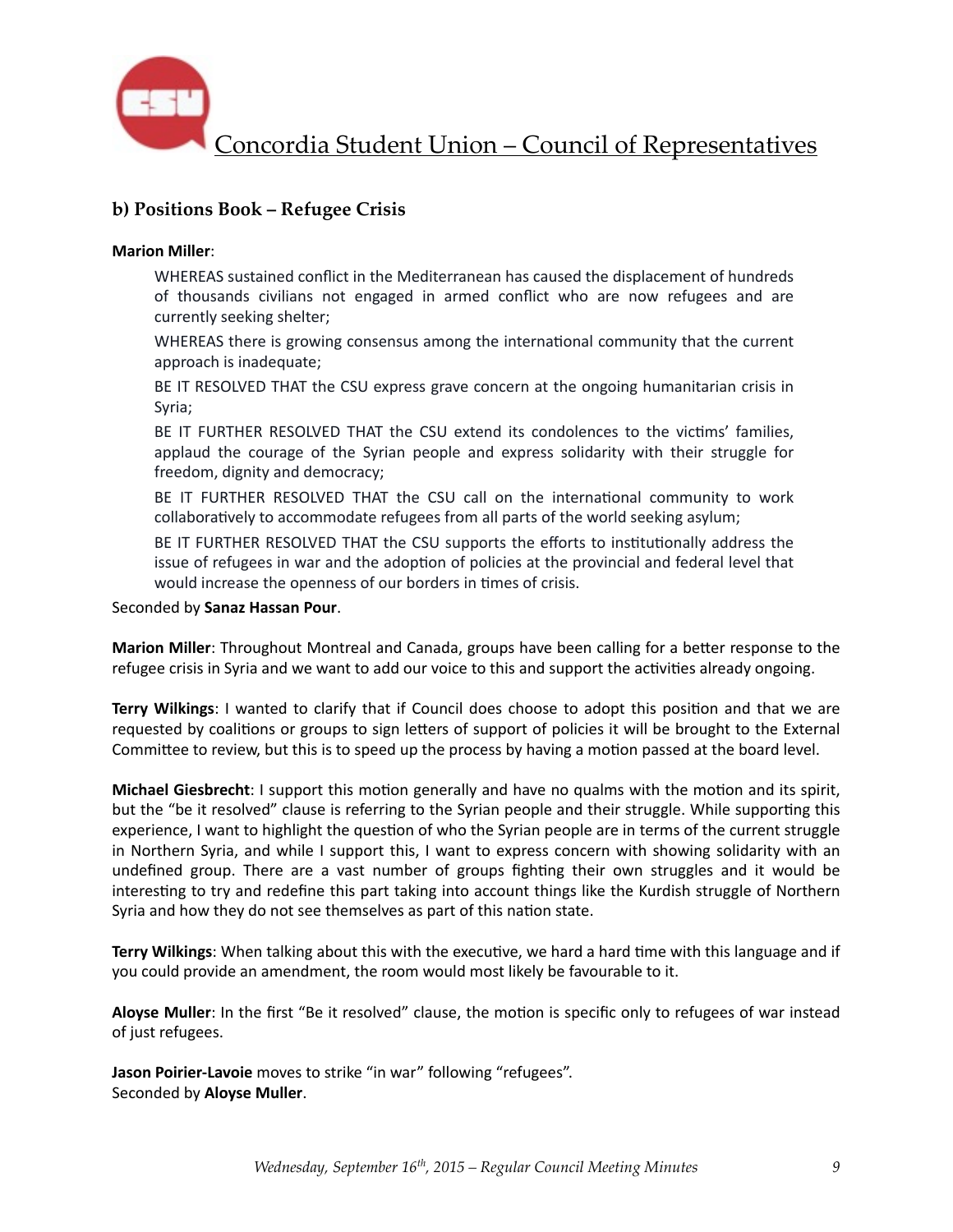

*Amendement is adopted via unanimous consent.* 

**Michael Giesbrecht** moves to amend the motion to read "applaud the courage of the diverse peoples of Syria" instead of "applaud the courage of the Syrian people". Seconded by **Jason Poirier-Lavoie**. 

*Amendement is adopted via unanimous consent.* 

**VOTE** In favour : 17 Opposed: 0 Abstentions: 1

*Motion carries.* 

#### **c) IEAC Fee Levy Reimbursement**

#### **Terry Wilkings**:

WHEREAS the International Ethnic and Associations Council (IEAC) is no longer under the Concordia Student Union (CSU) umbrella;

Whereas in the 2014 by-elections, students voted in favor of the following referendum question:

"The international and ethnic association council of Concordia is a federation of *international students associations that is currently administered by the CSU. They* plan social and educational events for their various constituencies and have a *governing* body that intervenes on their collective behalf between the member associations and the CSU. Do you agree to the complete separation of the IEAC from the CSU?"

WHEREAS the CSU retains control of outstanding fees from the subsequent transition, prior to the IEAC formally separating from the CSU;

BE IT RESOLVED THAT the CSU authorize the reimbursement of \$20,665.97 from our internal account to the IEAC.

#### Seconded by **Benjamin Prunty**.

**Terry Wilkings**: This is just for housekeeping purposes. In the motion itself and the "whereas" clauses it cites the by-elections from when students decided to have the IEAC separate from the CSU, and there is a delay which exists between the Fall semester and today, most notably the Summer semester and Winter semester. During that time, this group, which is quite unique in the sense that normally when fee levy groups come into existence they come from non-existing, should have been collecting fees separately. Just to give an example and address any questions, if you look at the Concordia Food Coalition (CFC), they passed a fee levy in the by-elections of 2013 but only received money in the Fall of 2014. Instead of the money being backdated and reimbursed by the university, we collected it and are now returning it to its rightful owner.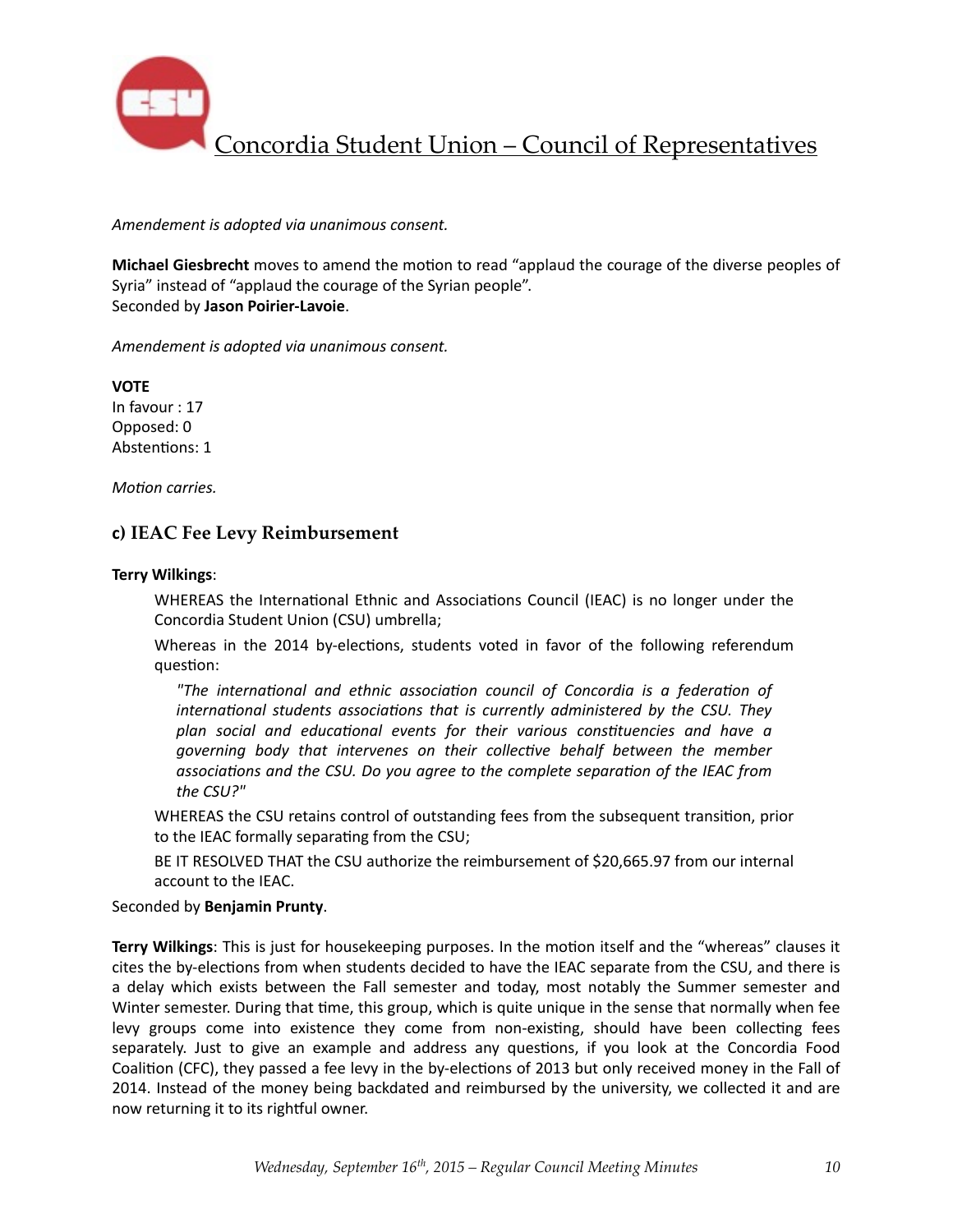

**VOTE**  In favour : 18 Opposed: 0 Abstentions: 0

*Motion carries.* 

**Terry Wilkings**: In the future we will not have to revisit this because we will cease to have access to these accounts. 

## **10. QUESTION PERIOD & BUSINESS ARISING**

**Marcus Peters**: Following up on refugee position, there will be a demonstration on October 10<sup>th</sup> in solidarity with the refugees and victims of the Syrian crisis.

**Jason Poirier-Lavoie**: I am passing forward a remark from one of my friends Nicolas Pidiktakis. He wanted to know the CSU's policy concerning the CSU Facebook group. Just to let you know, I am a fraternity member with Nicolas. He tried to post Rush events and recruitment events but they were not approved, although QPRIG and anti-austerity events were, so he wished to know why that was the case.

**John Talbot**: In 2013 the CSU Facebook page was given a blocked wall so all posts have to be approved by the Communications Coordinator, the Campaigns Coordinator or the VP Student Life. However, during Orientation I just have not been doing that so it has been the Campaigns Coordinator's task. I could not tell you why they decided to vet, that but I can follow up on it.

**Benjamin Prunty**: QPIRG can post because I gave them automatic approval last year.

**Terry Wilkings**: From my understanding, Nicolas Pidiktakis is not a member of the CSU.

Jason Poirier-Lavoie: He is a graduate but works as the Communications Coordinator of our association.

**Terry Wilkings**: There is a policy that exists at the CSU with our Facebook group and I think that when it comes to the approval and the mechanisms that exist for it, we need to exert a certain degree of rigour since we are a hot commodity and we cannot open the floodgates on this. On another note, Lori was supposed to say this but she is not here so I will relay the message – on October  $2^{nd}$  when we leave for the Council retreat, we leave at 18h30 on the Friday from the front of the Hall building and we return Sunday October  $4<sup>th</sup>$ , leaving the location between 13h00-14h00 depending on how effective we are at cleaning. If any one has any specific needs to be accommodated, please make sure to communicate directly with myself or Lori. If anyone has any sensitive needs to be accommodated, everything is confidential and we will make it feel like a safe space because we are trying to engage the entire Council.

## **11. ANNOUNCEMENTS**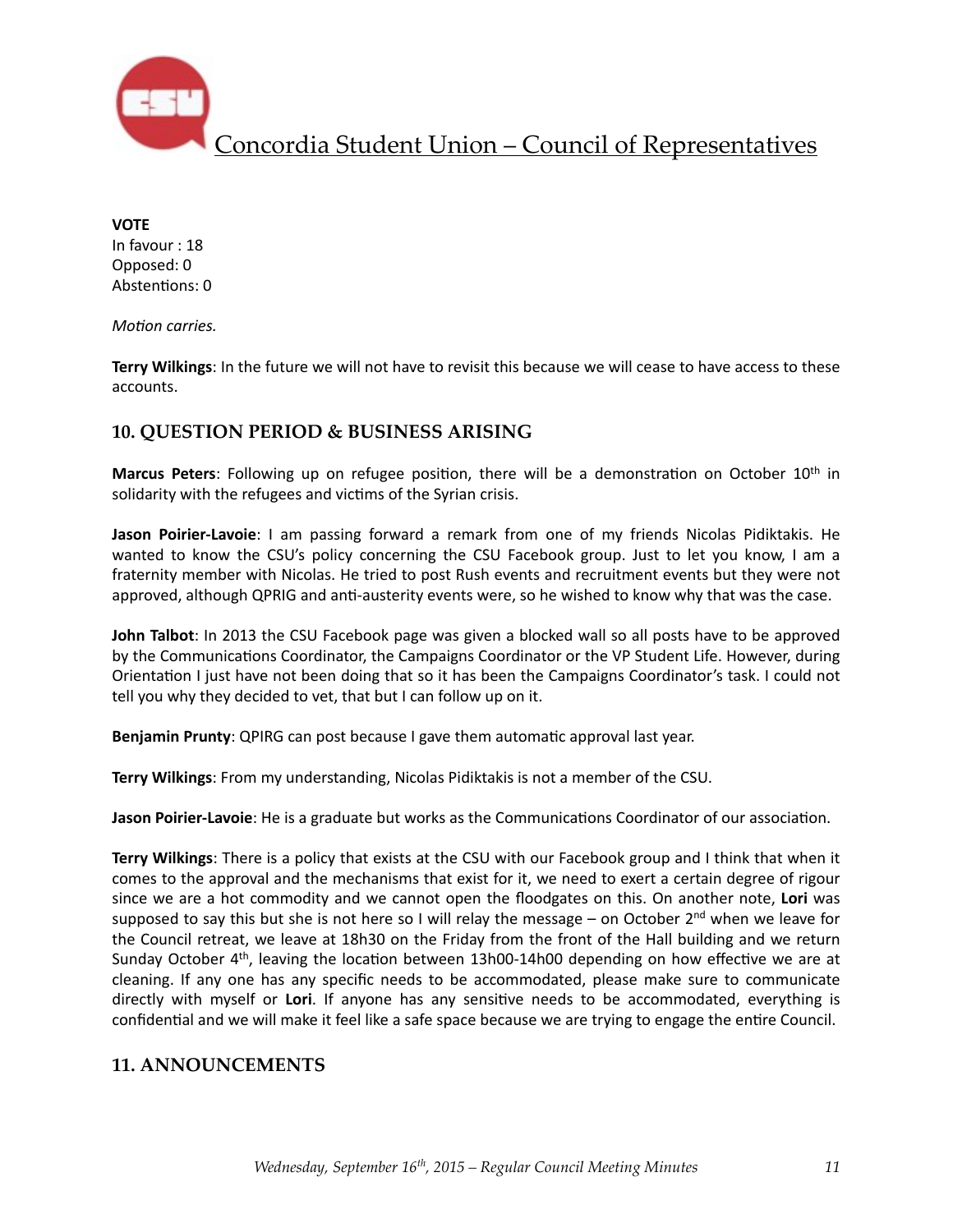

**Jason Poirier-Lavoie**: The Political Science Students Association (PSSA) got the the Liberal, NDP and Green candidates to come next week back-to-back-to-back on Wednesday, September 23rd. Liberal Candidate Mark Miller will be there from 14h00-15h00, NDP candidate Allison Turner from 15h00-16h00 and Green Party candidate Daniel Green from 16h00-17h00. We are trying to get the Conservative candidate to come as well. This is a great opportunity to speak to the candidates.

John Talbot: Orientation is going swimmingly but we have two (2) major events left. On Friday, all day, from 13h00 to 22h00 there will be live music, projected visuals and tiramisu on the terrace. This will be a really fun event and our last open-air pub type event. The final concert, which is a thing the CSU does every year, is extremely cheap and there will be projections, live visuals and sound creation. Tickets are being sold online and at the CSU office. Tell your networks about it.

## **12. ADJOURNMENT**

**Jason Poirier-Lavoie** moves to adjourn. Seconded by **Faddy Kamel**. 

**VOTE** In favour : 17 Opposed: 0 Abstentions: 0

*Motion carries.* 

*Meeting is adjourned at 20h18.*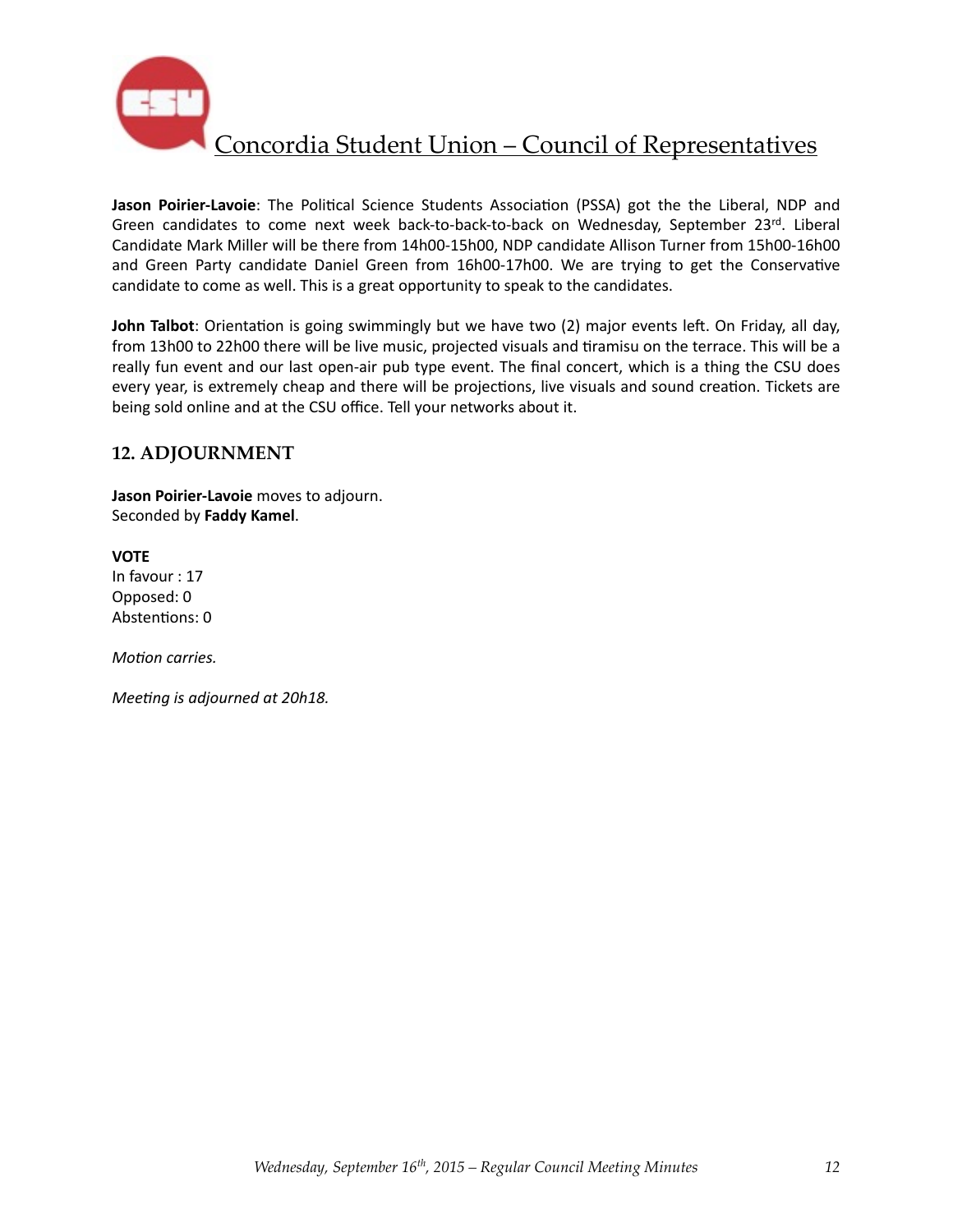

# **CSU Special Council Meeting Wednesday, September 16th, 2015 H-767, 18h30, S.G.W Campus**

## **Summary of Motions Carried**

## **2. ROLL CALL**

A motion was carried to excuse Lori Dimaria's absence and waive the financial penalty, notwithstanding Standing Regulation 66.

*– Marion Miller (Terry Ngala)*

## **6. APPOINTMENTS**

## **b) Concordia Volunteer Abroad Program (CVAP)**

A motion was carried to nominate Rachel Gauthier to the board of the Concordia Volunteering Abroad Program. 

*– Rachel Gauthier (Jason Pointe-Lavoie)* 

# **9. NEW BUSINESS – SUBSTANTIVE**

## **a) By-Elections Date**

A motion was carried to set the polling dates for the CSU by-elections on November 24<sup>th</sup>, 25<sup>th</sup> and 26<sup>th</sup> of November, 2015.

*– Marion Miller (Benjamin Prunty)* 

## **b) Positions Book – Refugee Crisis**

The following motion was carried:

WHEREAS sustained conflict in the Mediterranean has caused the displacement of hundreds of thousands civilians not engaged in armed conflict who are now refugees and are currently seeking shelter;

WHEREAS there is growing consensus among the international community that the current approach is inadequate;

BE IT RESOLVED THAT the CSU express grave concern at the ongoing humanitarian crisis in Syria;